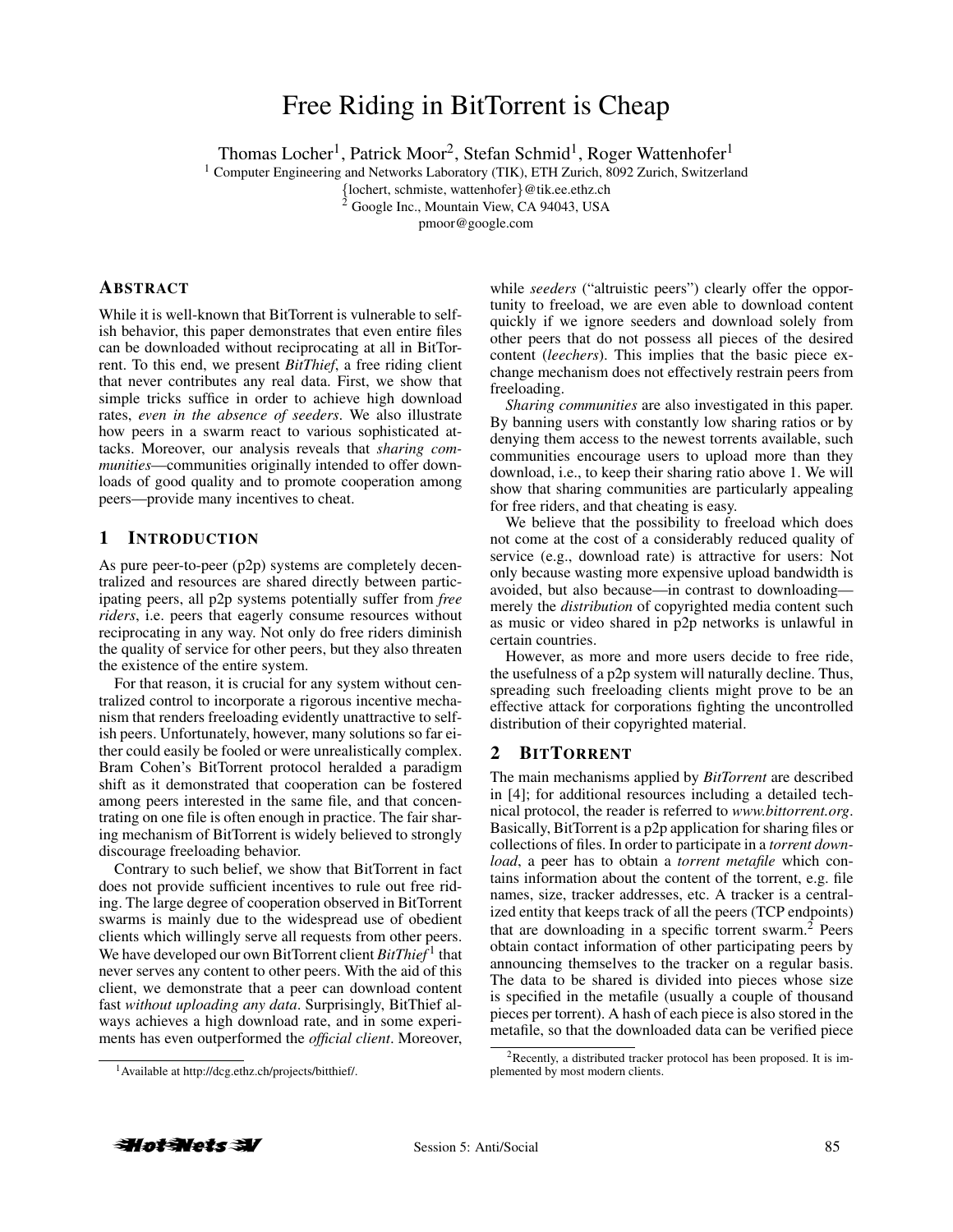by piece. Peers participating in a torrent download are subdivided into *seeders* which have already downloaded the whole file and which (altruistically) provide other peers with any piece they request, and *leechers* which are still in progress of downloading the torrent. While seeders upload to all peers (in a round robin fashion), leechers upload only to those peers from which they also get some pieces in return. The peer selection for uploading is done by unchoking a fixed number of peers every ten seconds and thus enabling them to send requests. If a peer does not contribute for a while it is choked again and another peer is unchoked instead.

The purpose of this mechanism is to enforce contributions of all peers. However, each leecher periodically *unchokes* a neighboring leecher, transferring some data to this neighboring peer for free (called *optimistic unchoking* in BitTorrent lingo). This is done in order to allow newly joined peers without any pieces of the torrent to *bootstrap*. Clearly, this unchoking mechanism is one weakness that can be exploited by BitThief.

# 3 BITTHIEF: A FREE RIDING CLIENT

In this section we provide evidence that, with some simple tricks, uploading can be avoided in BitTorrent while maintaining a high download rate. In particular, our own client *BitThief* is described and evaluated. BitThief is written in Java and is based on the official implementation<sup>3</sup> (written in Python, also referred to as *official client* or *mainline client*), and the *Azureus*<sup>4</sup> implementation. We kept the implementation as simple as possible and added a lot of instrumentational code to analyze our client's performance. BitThief does not perform any chokes or unchokes of remote peers, and it never announces any pieces. In other words, a remote peer always assumes that it interacts with a newly arrived peer that has just started downloading. Compared to the official client, BitThief is more aggressive during the startup period, as it re-announces itself to the tracker in order to get many remote peer addresses as quickly as possible. The tracker typically responds with 50 peer addresses per announcement. This parameter can be increased to at most 200 in the announce request, but most trackers will trim the list to a limit of 50. Tracker announcements are repeated at an interval received in the first announce response, usually in the order of once every 1800 seconds. Our client ignores this number and queries the tracker more frequently, starting with a configurable interval and then exponentially backing off to once every half an hour. Interestingly, during all our tests, our client was not banned by any of the trackers and could thus gather a lot of peers. The effect of our aggressive behavior is depicted in Figure 1. Finally, note that it would also be possible to make use of the *distributed tracker protocol*. <sup>5</sup> This protocol is useful if the main tracker is not operational. Thus far, we have not incorporated this functionality into our client however.



Figure 1: Number of open connections over time. In comparison to the official client, BitThief opens connections much faster.

Having a large number of open connections improves the download rate twofold: First, connecting to more seeders allows our client to benefit more often from their round robin unchoking periods. Second, there will be more leechers in our neighborhood that include BitThief in their periodical optimistic unchoke slot. Opening more connections increases download speed linearly, as remote peers act independently of the number of our open connections. However, note that opening two connections to the same peer does not help, as the official client, Azureus, and presumably all other clients as well immediately close a second connection originating from the same IP address.

Our experiments with BitThief demonstrate that the common belief that the performance will degrade if a large number of TCP connections is maintained simultaneously is unfounded. On the contrary, more connections always help to increase the download rate when using BitThief. The reason why the total number of TCP connections is kept small in BitTorrent might be that a moderate number of connections suffice to saturate the average user's bandwidth when following the real protocol, and no further gain could be achieved by connecting to more peers.

In contrast to other BitTorrent clients, BitThief does not apply the so-called *rarest-first policy*, but uses a simpler piece selection algorithm instead: We fetch whatever we can get. If our client is unchoked by a remote peer, it picks a random missing piece. Our algorithm ensures that we *never* leave an unchoke period unused. Furthermore, just like all other BitTorrent clients, we strive to complete the pieces we downloaded partially as soon as possible in order to check them against the hash from the metafile and write them to the harddisk immediately.

## 3.1 Seeders

We first tested the client on several torrents obtained from Mininova<sup>6</sup> and compared it to the official client.<sup>7</sup> By default, the official client does not allow more than 80 connections. In order to ensure a fair comparison, we removed this limitation and permitted the client to open up to 500

<sup>3</sup>See http://bittorrent.com/.

<sup>4</sup>See http://azureus.sourceforge.net/.

<sup>&</sup>lt;sup>5</sup>See http://www.bittorrent.org/Draft\_DHT\_protocol.html.

<sup>&</sup>lt;sup>6</sup>See http://www.mininova.org/.

 $70$ fficial client vers. 4.20.2 (linux source). Obtained from orrent.com, used with parameters:  $-\text{min.peers}$  500 bittorrent.com, used with parameters: --min\_peers 500 --max\_initiate 500 --max\_allow\_in 500.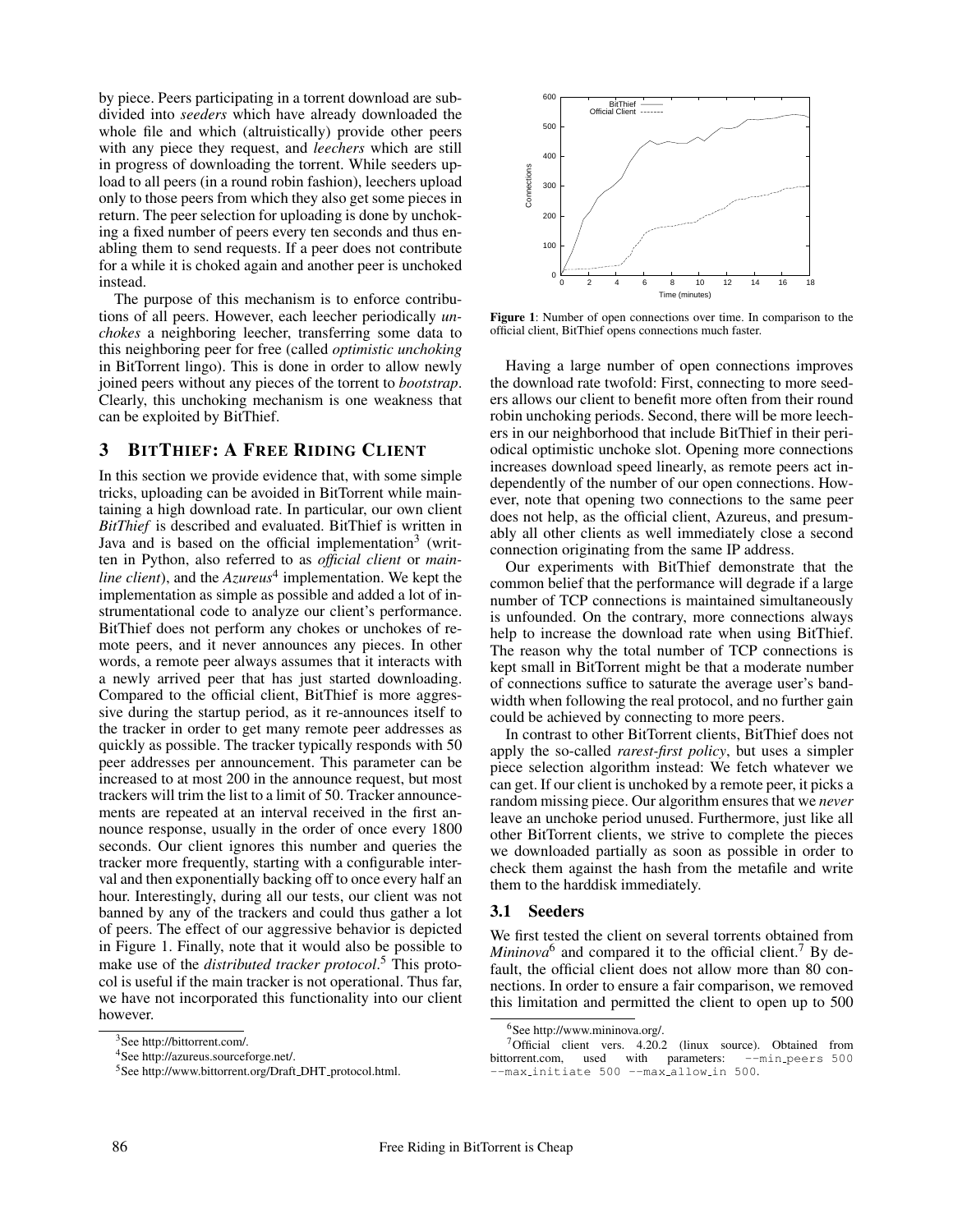|              | Size  | Seeders                  | Leechers    | и  | σ              |
|--------------|-------|--------------------------|-------------|----|----------------|
| $\mathsf{A}$ | 170MB | $\overline{10518}$ (303) | 7301(98)    | 13 | $\overline{4}$ |
| B            | 175MB | 923 (96)                 | 257(65)     | 14 | 8              |
| C            | 175MB | 709 (234)                | 283 (42)    | 19 | 8              |
| D            | 349MB | 465 (156)                | 189 (137)   | 25 | 6              |
| E            | 551MB | 880 (121)                | 884 (353)   | 47 | 17             |
| F            | 31MB  | N/A (29)                 | $N/A$ (152) | 52 | 13             |
| G            | 798MB | 195 (145)                | 432 (311)   | 88 |                |

Table 1: Characteristics of our test torrents. The numbers in parentheses represent the maximum number of connections BitThief maintained concurrently to the respective peer class and is usually significantly lower than the peer count the tracker provided.  $\mu$  and  $\sigma$  are the average and standard deviation of the official client's download times in minutes. The tracker of Torrent F did not provide any peer count information. Based on the number of different IP addresses our client exchanged data with, we estimate the total number of peers in this torrent to be more than 340.

connections. In a first experiment, we did not impose any restrictions on our client, in particular, BitThief was also permitted to download from seeders. The tests were run on a PC with a public IP address and an open TCP port, so that remote peers could connect to our client. We further blocked all network traffic to or from our university network, as this could bias the measurements. The properties of the different torrents used in this experiment are depicted in Table 1. Note that the tracker information is not very accurate in general and its peer count should only be considered a hint on the actual number of peers in the torrent.



Figure 2: Relative download times for six torrents. The download time of the official client is normalized to 1.0. Every torrent was downloaded three times with both clients. The plot shows relative download times with the fastest run at the lower end of the bar, the average running time at the level of the horizontal tick mark, and the slowest run at the upper end of the bar.

The results are summarized in Figure 2. As a first observation, note that in every experiment, BitThief succeeded eventually to download the entire file. More interestingly, the time required to do so is often not much longer than with uploading! Exceptions are Torrents E and G, where there are relatively few seeders but plenty of leechers. In that case, it takes roughly four times longer with our client. However, the download came at a large cost for the official client as it had to upload over 3.5GB of data. Torrents A, B and F also offer valuable insights: In those torrents, BitThief was, on average, slightly faster than the official client, which uploaded 232MB in a run of torrent A and 129MB in a run of Torrent B. We conclude that in torrents with many peers, particularly seeders, and in torrents for small files, BitThief seems to have an advantage over the official client, probably due to the aggressive connection opening.

#### 3.2 Leechers

In this section, we further constrain BitThief to only download from other leechers. Interestingly, as we will see, even in such a scenario, free riding is possible.

Seeders are identified by the *bitmask* the client gets when the connection to the remote peer is established, and the *have-message* received every time the remote peer has successfully acquired a new piece. As soon as the remote peer has accumulated all pieces, we immediately close the connection. We conducted the tests at the same time as in Sec-



Figure 3: Relative download times of BitThief for six torrents *without downloading from any seeders*. The download time of the official client is normalized to 1.0. As in the first experiment, the torrents were downloaded three times with the official client and three times using BitThief restricted to download from leechers only. The bars again represent the same minimum, average and maximum running times.

tion 3.1 and also used the same torrents. The running times are depicted in Figure 3. It does not come as a surprise that the average download time has increased. Nevertheless, we can again see that all downloads finished eventually. Moreover, note that the test is slightly unfair for BitThief, as the official client was allowed to download not only from the leechers, but also from all seeders! In fact, in some swarms only a relatively small fraction of all peers are leechers. For example in Torrent C, merely 15% are leechers, and Bit-Thief can thus download from less than a sixth of all available peers; nevertheless, BitThief only requires roughly 5 times longer than the official client.

We conclude that even without downloading from seeders, BitThief can download the whole torrent from leechers exclusively. Therefore, it is not only the seeders which provide opportunities to free ride, but the leechers can be exploited as well.

## 3.3 Further Experiments

The measurements presented so far have all been obtained through experiments on the Internet and hence were subject to various external effects. For example, in case BitThief

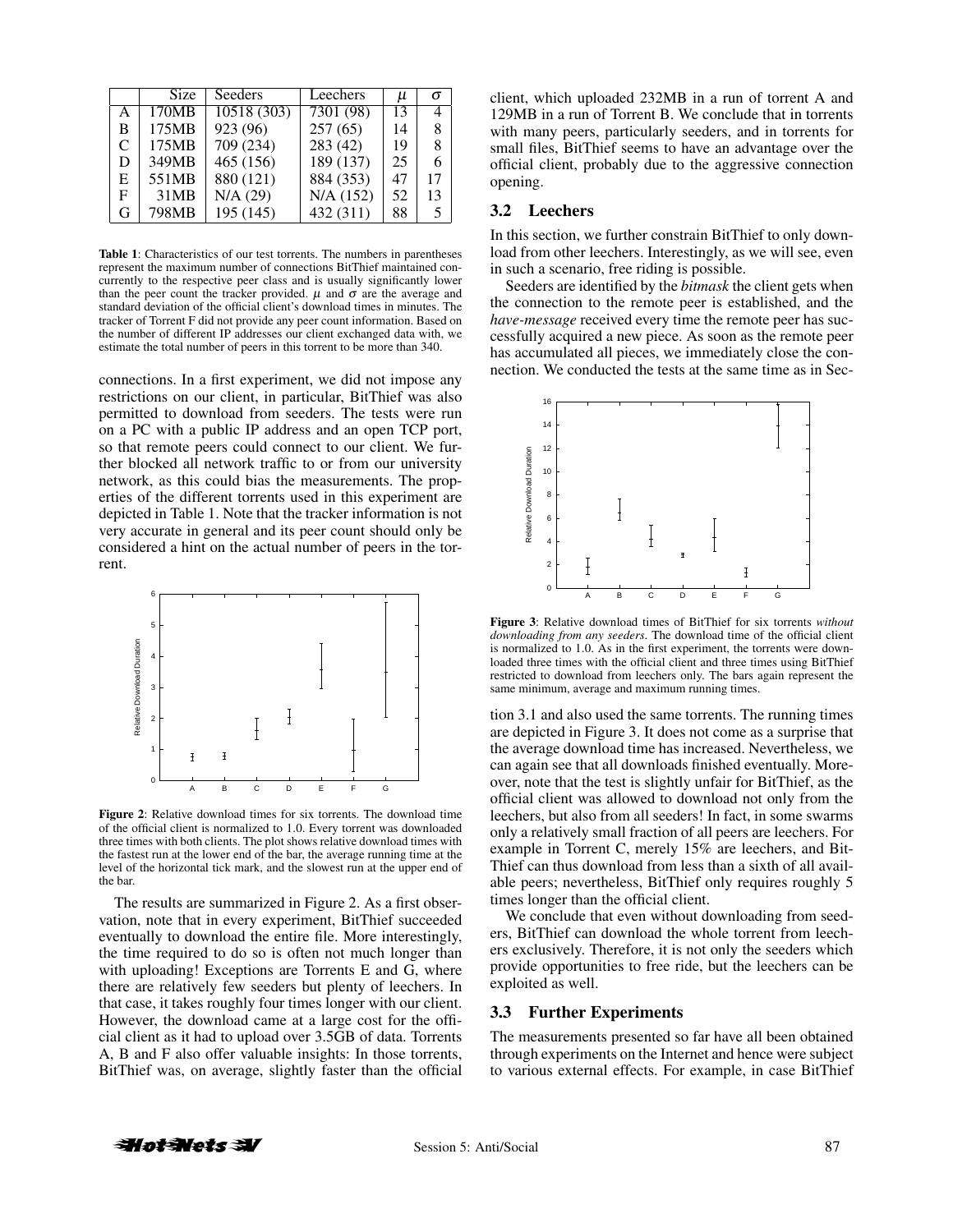

Figure 4: Download times for three official clients and one BitThief client in the presence of a slow seeder. BitThief starts downloading 9 minutes later than the other clients, but catches up quickly. Ultimately, all clients finish the download roughly at the same time.

was allowed to download from seeders, it sometimes downloaded at a high rate, but then—a few minutes later—the download rate declined abruptly due to a powerful seeder having left the network. In order to get reproducible results, we set up a pet network environment on a host, consisting of a private tracker, a configurable number of official clients as seeders and leechers, and one instance of our own client. We evaluated different scenarios. In the following, our main findings will be summarized briefly.

In scenarios with many seeders and only very few leechers, our client will download most data from seeders. As the leechers often do not fill up all their upload slots with other leechers,our client is unchoked all the time, yielding a constant download rate.

More interesting are scenarios with a small number of seeders. A fast seeder is able to push data into the swarm at a high rate and all the leechers can reciprocate by sharing the data quickly with their upstreams fully saturated. In this situation, it is difficult for our client to achieve a good downstream: We only get a small share of the seeders' upstream and all the other leechers are busy exchanging pieces between them. Hence, we only profit from the optimistic unchoke slots, which results in a poor performance. However, note that many leechers will turn into seeders relatively soon and therefore our download rate will increase steadily.

A slow seeder is not able to push data fast enough into the swarm, and the leechers reciprocate the newly arrived pieces much faster without filling all their upload slots. Although BitThief cannot profit from the seeders, it can make use of the leechers' free upload slots. The attainable download rate is similar to the one where there are many seeders. The download rate will go down only when BitThief has collected all pieces available in the swarm. When a new piece arrives, the leechers will quickly exchange it, enabling BitThief to download it as well with almost no delay. An experiment illustrating this behavior is given in Figure 4. Note that the execution shown in the figure is quite idealistic, as there are no other leechers joining the torrent over time.

In summary, the results obtained from experiments on

the Internet have been confirmed in the experiments conducted in our pet network.

# 3.4 Exploiting Sharing Communities

Finding the right torrent metafile is not always an easy task. There exist many sites listing thousands of torrents (e.g., Mininova), but often the torrents' files are not the ones mentioned in the title or are of poor quality. Therefore, a lot of *sharing communities* have emerged around BitTorrent. These communities usually require registration on an invitation basis or with a limit on the number of active users. Finding good quality torrents in these communities is much more convenient than on public torrent repositories. Sharing communities usually encourage their users to upload at least as much data as they download, i.e., to keep their sharing ratio above 1. This is achieved by banning users with constantly low sharing ratios or by denying them access to the newest torrents available.

Andrade et al. [2] studied these communities and analyzed how sharing ratio enforcement influences seeding behavior. The authors find that seeders are staying in a torrent for longer periods of time, i.e., typically the majority of peers are seeders. These communities thus exhibit ideal conditions for BitThief, provided that we can find ways to access and stay in this communities without uploading.

We have found that this can often be done by simply pretending to upload. The community sites make use of the tracker announcements which every client performs regularly. In these announcements the client reports the current amount of data downloaded and uploaded. These numbers are stored in a database and used later on to calculate the sharing ratios. The tracker typically does not verify these numbers, although, in our opinion, it would be possible to expose mischievous peers: For instance, in a torrent with 100 seeders and just one leecher, it looks suspicious if the leecher is constantly announcing large amounts of uploaded data. Alternatively, the sum of all reported download and upload amounts could be analyzed over different torrents and time periods, in order to detect and ban dishonest peers.

The tracker can also be cheated easily: Clients can announce bogus information and fake peers so that the tracker's peer list fills up with dozens of clients which do not exist. The seeder and leecher counts reported by the tracker can therefore be misleading as there are usually not that many real peers downloading a given torrent. Even worse, peers asking a tracker for other peers can get a lot of invalid or stale information, which makes torrent starts slow.

An alternative is used by recent BitTorrent clients: A distributed tracker protocol which manages the torrent swarm. The technique of faking tracker announcements has been used in a couple of torrents in our tests and we now have a sharing ratio of 1.4 on *TorrentLeech*<sup>8</sup> without ever uploading a single bit.

An example which emphasizes how dramatic the difference between a community internal and an external

<sup>8</sup>See http://torrentleech.org/.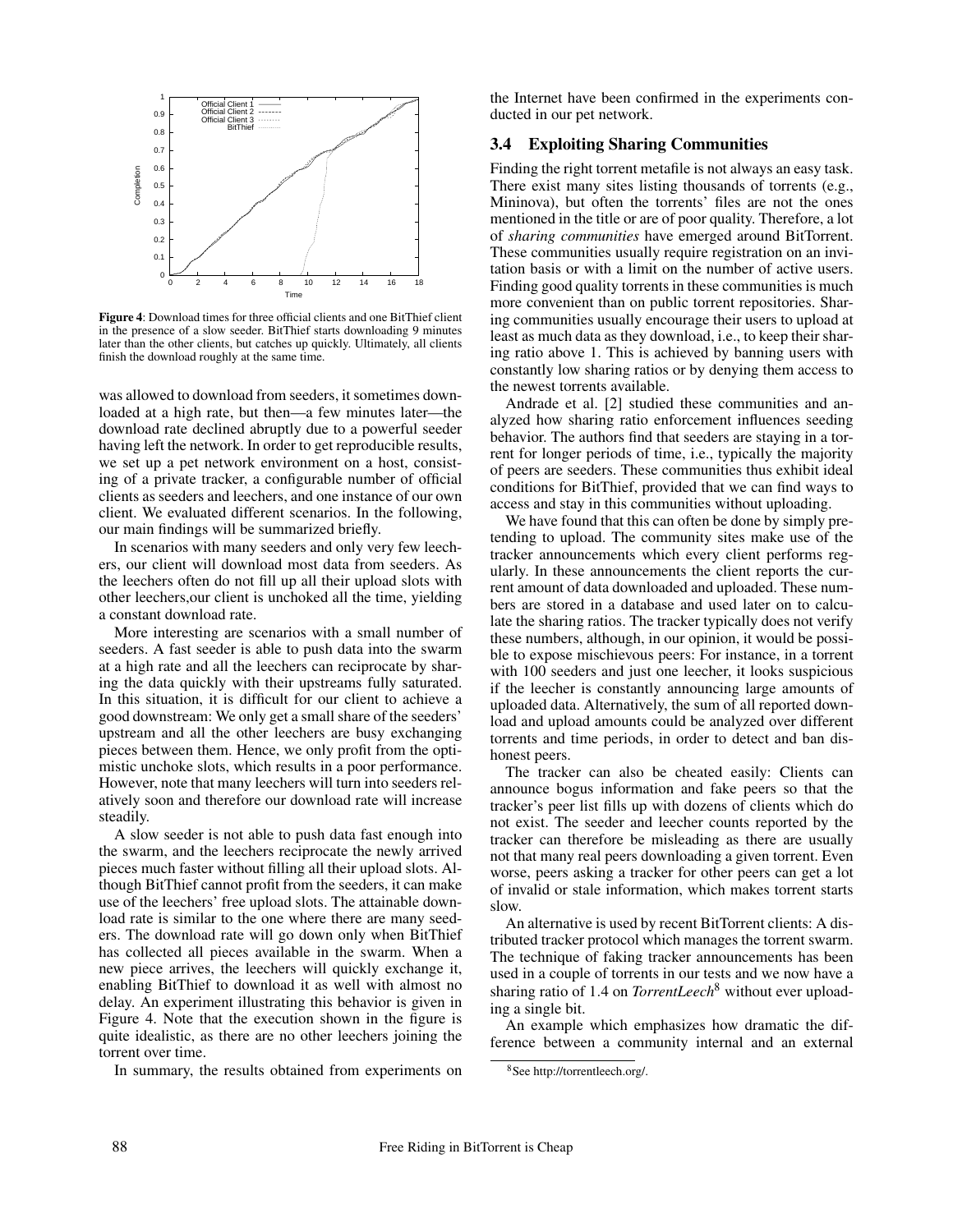

Figure 5: BitThief's download speed: comparison between a community version of a torrent and a torrent of the same file found on Mininova.

download can be, is given in Figure 5. We used a torrent that was published on TorrentLeech approximately 12 hours before conducting this experiment and looked for the same one on Mininova, where it had appeared 4 hours earlier. The torrent was 359MB in size on TorrentLeech and slightly smaller (350MB) on Mininova. We first downloaded the torrent three times from Mininova, then three times from TorrentLeech. The Mininova runs took 32/32/37 minutes, while on TorrentLeech the runs completed in 7:25/7:08/7:08 minutes, respectively. This is more than four times faster. Considering that there were only 25 (24 seeders, one leecher) peers in the TorrentLeech swarm and more than 834 (531 seeders, 303 leechers) peers in the other swarm, this is surprising.

As far as the individual contributions of the peers are concerned, we observed the following. While BitThief tends to benefit more from certain peers, generally seeders, in public torrents, a much larger fraction of all peers provides a considerable share of the file in sharing communities, and the distribution across peers is more balanced. This is probably due to the community peers' desire to boost their sharing ratios by uploading as much as possible. An experiment illustrating this point is depicted in Figure 6.

# 4 SOPHISTICATED ATTACKS

While simple tricks often yield a good performance, Bit-Torrent has proved to be quite robust against certain more sophisticated attacks.

First, we have investigated an exploit proposed in [10], which truly violates the BitTorrent protocol: The selfish client announces pieces as being available even if it does not possess them. If such an unavailable piece is requested by a remote peer, the client simply sends random data (garbage). As only the integrity of whole pieces can be checked, the remote peer cannot verify the subpiece's correctness. Note that this behavior cannot be considered free riding in the pure sense, but it is a strategy that does not require to upload any *valid* user data.

In a first implementation, all requests are answered by uploading entire garbage pieces. As has already been pointed out in [10], this approach is harmful: Both the official client and Azureus store information from whom they



Figure 6: The logarithmically scaled list of peers ordered according to the number of provided blocks is plotted on the x-axis. The file size was 350 MB. On Mininova (*open*) and on TorrentLeech (*community*), BitThief connected to 309 and 349 peers, respectively. In the community network, the distribution is more balanced and BitThief is able to download from much more peers, while only a few peers contributed a large fraction of all blocks in the public torrent.

have received subpieces and will thus immediately ban our IP address once the hash verification fails. $9$  Consequently, we have tried to answer all requests for a piece except for one subpiece, which would force the remote peer to get that subpiece from a different peer. The idea is that the remote peer cannot tell which peer uploaded the fake data, as it might as well be the other peer which only supplied one subpiece. While the official client can indeed be fooled this way, Azureus is smarter and uses an interesting approach: Once it has determined that the piece is not valid, it looks up from which peer it received most subpieces. The piece is then reserved for that peer, and Azureus aims at fetching all remaining subpieces from the same peer. When refusing to answer these requests, the connection stalls, and eventually our IP address is banned. We have tried several tricks to circumvent these problems, but came to the conclusion that uploading random garbage, in any way, does not improve performance.

When establishing connections, peers inform each other about their download status by sending a list of pieces that they have already successfully downloaded. While the connection is active, peers send messages to each other for each new piece they downloaded. Therefore, a peer always know the progress of its neighbors. We sought to measure the influence that this information has on a remote peer. Currently, BitThief sends an empty list of available pieces during connection setup and it does not inform the remote peer about any new pieces it acquires. We tried announcing different percentages of all the pieces at the beginning of the connection, but our experiments showed that the performance is independent of the percentage, as long as not all of the pieces are available. However, announcing 100% of the pieces has disastrous consequences, as the remote peer considers BitThief a seeder and therefore does not respond to any piece requests.

<sup>&</sup>lt;sup>9</sup>Note that an appealing solution would be to fake entire pieces by using contents yielding the same hash values. Unfortunately, however, the computation of such SHA-1 hash collisions is expensive and would yield huge tables which cannot be stored in today's databases.